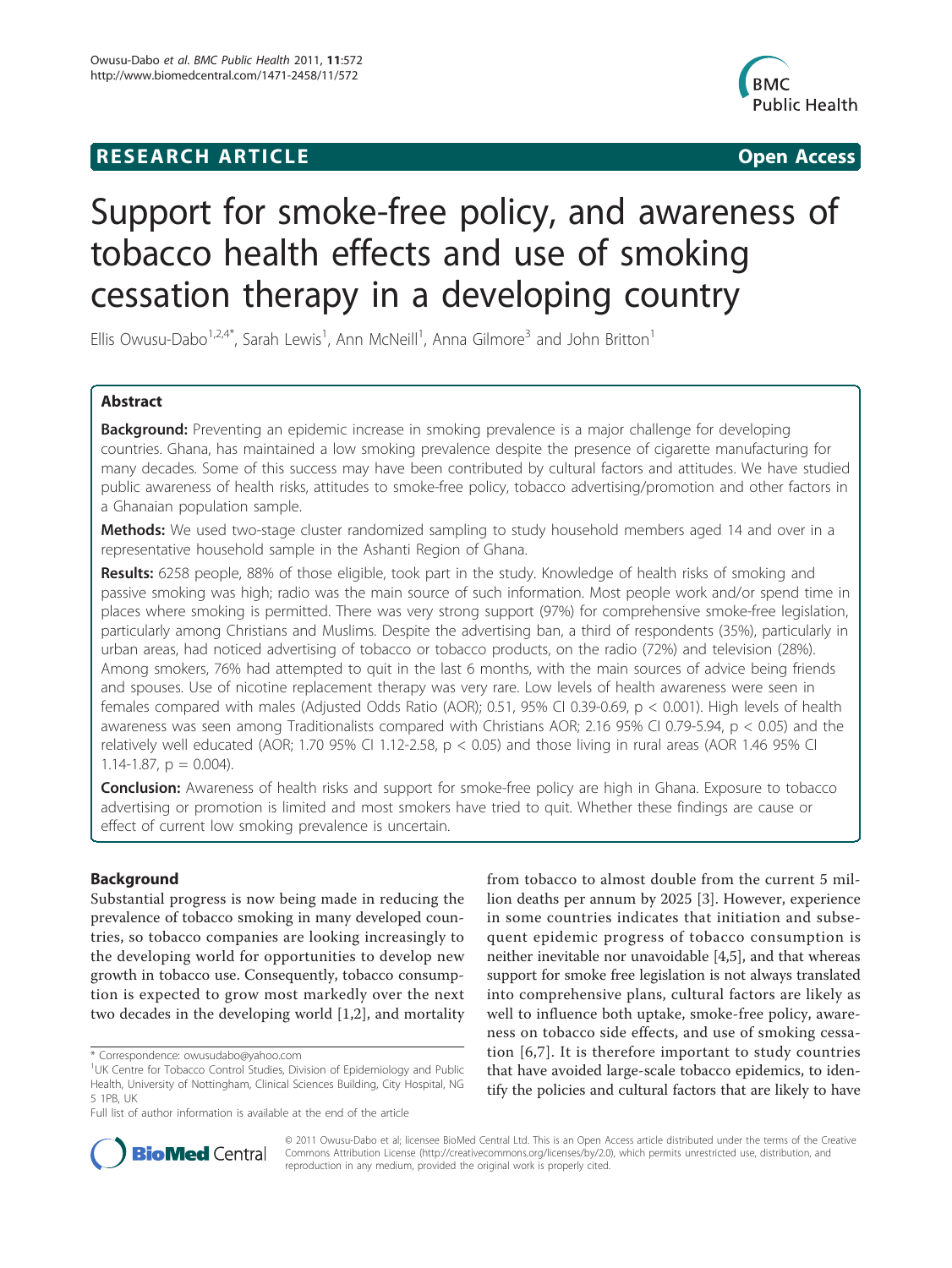been responsible and to determine to what extent these policies are being enforced.

Ghana is a developing country in Western Africa that has experienced rapid economic growth [\[8](#page-10-0)], has had the presence of tobacco manufacturing and marketing activities by British American Tobacco (BAT) for most of the country's history [[9](#page-10-0)]. In spite of this, Ghana has maintained a relatively low prevalence of tobacco smoking in comparison with other African countries, currently around 4% and high among elderly, unemployed, less affluent men of low educational status [[10](#page-10-0)-[14\]](#page-10-0). Although Ghana does not have a written tobacco control policy, it was the first African country to introduce advertising ban in 1982 followed by South Africa in 1998 [[9,15](#page-10-0)]. Smoke-free policy is based on directives from the Minister of Health and covers Ministry of Health buildings and selected premises such as ports, government vehicles and hotels. Other policy initiatives that are of relatively recent origin include, education and information about the health risks of tobacco use and the celebration of World No Tobacco Day [\[16](#page-10-0)]. We have previously reported that the early imposition of an advertising ban, coupled with political, economic and logistic restraints on manufacturing growth, are likely to have been important in restraining the growth of tobacco use in addition to socio-cultural factors [\[9,11\]](#page-10-0).

In this paper, we explore the extent to which the public are aware of the health risks of tobacco use, support smoke-free legislation, prevent passive smoke exposure in the home, and to which smokers are advised to, and attempt to quit and whether they have used nicotine replacement therapy based on some socio-demographic characteristics of smokers to further explain the current tobacco use in Ghana.

### Methods

#### Study Design

Details of the study methods have been described elsewhere [\[11](#page-10-0)]. In brief, we used a two stage cluster randomized sampling design to study a representative sample of all residents aged 14 and over in Ashanti region, in central Ghana. The sampling frame comprised all updated enumeration areas (EA) for the Ashanti Region, each of which typically comprised between 100 and 120 households. We then stratified the list of EAs into equal (15 each) numbers of urban and rural areas and took a random sample of 30 for the study.

Staff members of the Ghana Statistical Service (GSS) of the Ashanti Region then visited each of the selected EAs to identify a systematic sample of 20 households from each. These houses were then visited by trained fieldworkers who explained the purpose of the study, obtained informed consent, and conducted a face-to-face interview of all consenting individuals aged 14 and above using a structured questionnaire. Up to 3 visits were made to contact individuals not present at the first visit. We excluded individuals living in institutions (such as hospitals, prisons and hotels) and foreign nationals. The survey was completed between December 2007 and May 2008.

#### Data Collection and Study Variables

Smoking questions were based on those used in the UK General Household Survey [\[12\]](#page-10-0) and the International Tobacco Control survey (ITC) [\[17](#page-10-0)], supplemented by questions on local issues relevant to smoking. Questionnaires were translated and back-translated from English into local Asante Twi language and pilot tested in a sample of 20 households outside the study area. Data on prevalence and uptake of smoking have been reported elsewhere [\[11\]](#page-10-0). The questionnaire included a range of questions covering smoking policy at respondent's place of work, support for smoking regulations in indoor public areas, knowledge of health effects of tobacco smoke and tobacco smoke constituents and diseases caused by smoking, attitudes and beliefs about the dangers of different tobacco products, smoking regulation and advertising/promotion of tobacco products, and other factors such as attempts to quit and use of nicotine replacement therapy by smokers.

## Awareness of health promotion campaigns and health risks

In assessing the awareness of health promotion campaigns and health risks, respondents were asked question about advertisements warning about smoking risks, how many of these advertisements they had seen in the previous year. The sources of these adverts were also noted by asking where the advertisements were seen. An assessment was also made about the influence of passive smoking on one's health. In considering the dangers posed to the population by others' smoking, we generated two categories of the responses into either 'agree' or 'disagree', by combining 'strongly agree' and 'agree' into one category and 'neither agree nor disagree', 'disagree' and 'strongly disagree' into a second category for the analysis. Questions were also asked about parental influence on childhood smoking.

## Knowledge of health effects and composition of cigarette smoke

The study assessed the knowledge of the constituents of tobacco smoke by asking the question: "As far as you know, are each of the following chemicals included in cigarettes smoke?" The main constituents assessed were cyanide, mercury, arsenic and carbon monoxide. They were further asked about having noticed about warning labels on cigarette packs in the last six months.

### Awareness and support for smoke-free legislation

Various questions were asked about awareness and support for smoke-free policy in Ghana. To further ask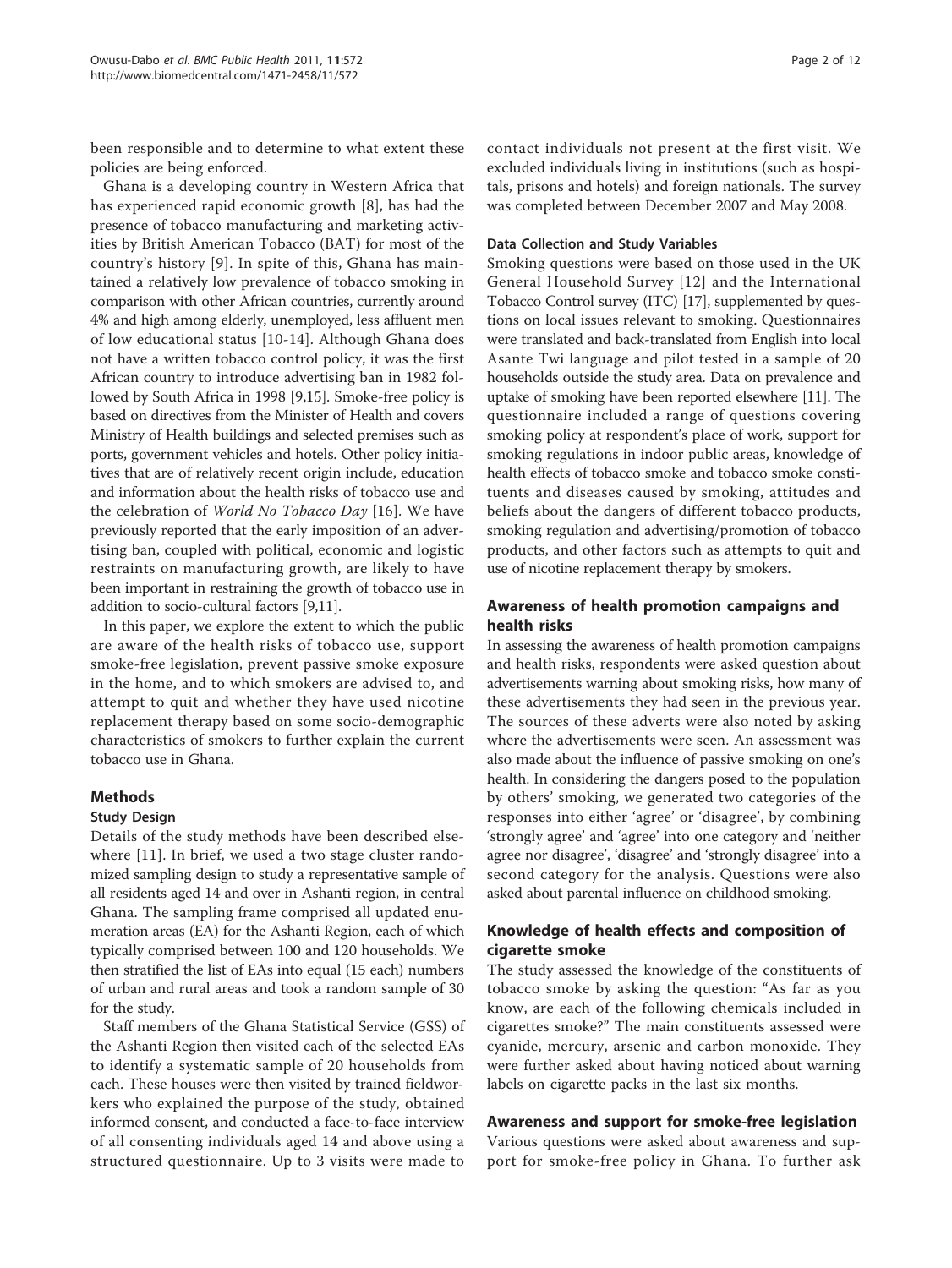about smoking in places often visited, another question was asked thus; which of the following best describes the rules about smoking in drinking establishments, bars and pubs and answers included smoking not allowed in any indoor areas, smoking is allowed only in some indoor areas and no rules or restriction.

In performing the analysis to ascertain regulations at workplace/school, places often visited and homes, we combined the responses that 'smoking was forbidden in certain areas' and 'smoking forbidden in all areas' into one category, and 'no regulations' into another. In determining whether there was support from the population for preventing smoking in public places, questions were asked about whether people would support law enforcement preventing smoking in public places. In addition to responding about 'public places', respondents were also asked about support for a complete ban or some sort of enforcement. In determining support for smoke free legislation, we combined the responses 'no' and 'don't know' into a single category and 'yes' into another.

### Awareness of tobacco advertising

Questions about tobacco advertising were included. The first part of the question asked respondents about whether they had noticed advertising of cigarettes and/or tobacco products in the last six months, and the source(s) of these advertisements. The second part of the question specifically asked whether the advertisement promoted a tobacco company itself and not just specific brands or products.

## Smoking cessation

Quit attempts by smokers were ascertained by asking whether they had tried to quit smoking in the last 12 months and if so how many times they had done so. Reasons for going back to smoking by smokers were also ascertained. In addition, smokers were asked whether they had been given advice about smoking, and if so, the sources of this advice. Smokers were further asked whether they had heard about medication to help quit smoking, and if so which of the various nicotine replacement therapy formulations (gums, inhalers, patches) or other cessation drugs they had used. Smokers were also asked who had helped them to quit in the previous year.

### Data analysis

Details of data analysis have been published elsewhere [[11\]](#page-10-0). Briefly, for each of the outcome variables stated above, the main exposure variables examined included socio-demographic characteristics such as age, gender, ethnicity, occupation, religion, smoking status and locality type. In determining the relationship of these factors in the multivariate analysis, age, gender and locality type were treated as a priori confounders following a similar process in previous submission [[11\]](#page-10-0). In performing the statistics to ascertain quit attempts among smokers, Fischer's exact test was utilized and we report in table five the corresponding probability values.

In looking at the dangers posed to the population by smoking, we generated two categories of either agree or disagree by combining strongly agree and agree into one and disagree and neither agree nor disagree into another. For analysis of regulations at workplace/school, places often visited and homes, we combined the responses that smoking was forbidden in certain areas and smoking forbidden in all areas into one category, and no regulations into another. Again, in determining support for smoke free legislation, we combined 'no' and 'don't know' into a single variable and yes into another to generate two categorical variables.

Finally, in analyzing for those who had noticed advertising in the past six months we combined 'no' and don't know into a single category and 'yes' into another making them two categories instead of three. Each of these variables generated were then analyzed and tested for levels of significance with various demographic characteristics including age, gender, smoking status, educational background, ethnicity and religion. Univariate and multivariate logistic regression analysis were conducted treating age, gender and locality type as *a priori* confounders using Stata SE version 10 (Statacorp, College Station, Texas, USA). P values less than or equal to 0.05 was accepted to be statistically significant.

### Ethics approvals

Approval for the study was granted by the Committee of Human Research and Ethics of the School of Medical Sciences of the Kwame Nkrumah University of Science and Technology, Kumasi; by the Ethics Review Board of the Ghana Health Service in Accra; and the local ethics committee of the University of Nottingham, UK.

## Results

Details of the socio-demographic characteristics and prevalence have been reported elsewhere [[11](#page-10-0)]. In brief, of the 7096 individuals (2900 male, 4196 females) ascertained to be members of the sampled households and therefore eligible for the study, 6258 (88%; 78% of men and 95% of women) participated. Of these, 2274 (36.3%) were males and 3984 (63.7%) were female, and their median age was 31 (range 14-105). The overall prevalence of current smoking was 3.4% (95% CI 3.0 to 3.9%). 202 (8.9%; 95% Confidence Interval (CI) 7.3 to 10.5%) males and 11 (0.3%; 95% CI 0.1 to 0.4%) females.

## Awareness of health promotion campaigns and health risks

The majority of respondents (84%), and particularly (though not significantly so) non-smokers, and significantly more men ( $p < 0.001$ ), traditionalists ( $p < 0.05$ )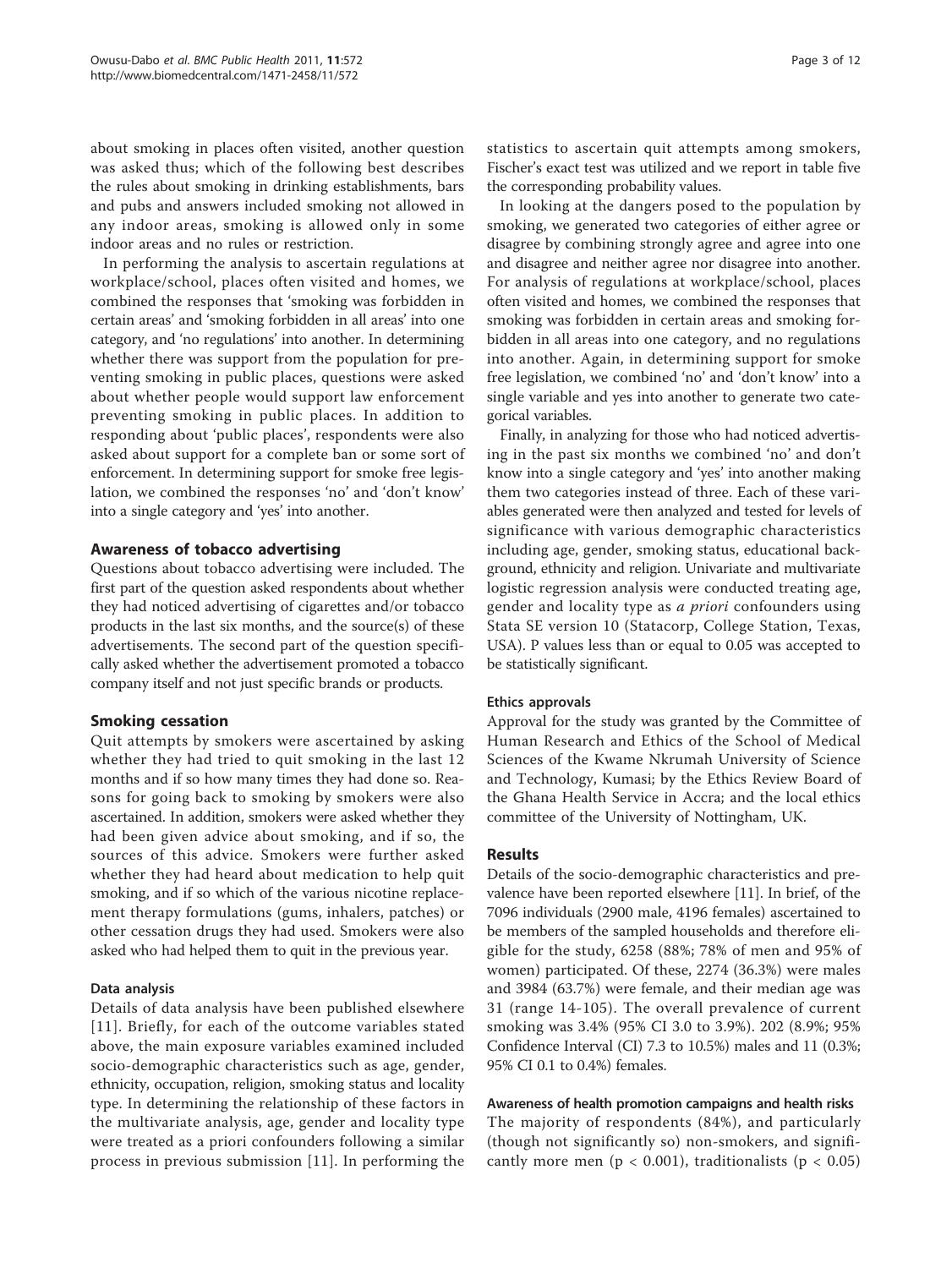and the relatively educated (overall  $p$  value  $p = 0.03$ , p value for trend pt < 0.05) reported awareness of public health advertisement warnings about the health effects of smoking, typically from the radio or television (Table [1](#page-4-0)). A higher awareness of such health promotion advertisements was also reported by residents of rural than urban areas (AOR; 1.46, 95% CI 1.14-1.87, p = 0.004). Over half (55%) of all those who recalled health promotion advertisements had noticed them more than ten times. Of those who had noticed health warnings many of them recalled hearing them from the radio (74%), seeing these on television (28%), at the roadside (12%), in the marketplace (4.3%), in newspapers (3.2%), lorry station (2.3%) and other sources (14.4%). There was no association between smoking status and ethnicity in relation to awareness of health promotion advertisements. Nine in ten respondents believed that passive smoking is dangerous to one's health and 94% would object if someone smoked near them, significantly more female than male participants held the latter belief (97%, p value < 0.001) and significantly more older, of those aged 20 years and above, than younger participants  $(93.6\% , p \text{ value } = 0.02).$ 

Of the number who believed that passive smoking was dangerous to one's health, 82.6% strongly agreed with the belief that passive smoking was dangerous to one's health, agree (7.1%), neither agree nor disagree (7.8%) and those who disagree or strongly disagree with the belief that passive smoking was dangerous to one's health (2.4%). They were more young ( $p = 0.06$ ; pt < 0.05), urban than rural (non-significant), nonsmokers than smokers ( $p < 0.05$ ) and the relatively educated particularly those in tertiary education (not significant) holding this belief. The belief that passive smoking was dangerous to one's health was strongly associated with ethnic origin of respondents ( $p =$ 0.002). Although respondents had limited knowledge of the harmful constituents of cigarettes as 93% of them did not know anything about the constituents of cigarette smoke (see table [2\)](#page-5-0), there was generally good knowledge about health risks posed by smoking: 97% were aware that smoking causes heart disease, 82% lung cancer, 71% stroke, and 72% mouth and throat cancer.

Similarly, awareness of health risks was higher among those aged more than 20 and were predominantly female. Almost 96% of respondents took the view that adult smoking encourages children to smoke. Of these, age ( $p < 0.05$ ), gender (more women than men, Adjusted Odds Ratio (AOR) 1.97 95% CI 1.49-2.62, p < 0.001) smoking status (non smokers than smokers) and education (a clear trend, the higher the level of education, the more likely they would agree that parental smoking influences children smoking,  $p = 0.18$ ,  $pt < 0.05$ ) were associated with the belief that parental smoking influences children in the household to smoke.

#### Awareness of and support for smoke-free legislation

Most individuals reported that smoking was permitted in their workplace and/or school and in various public places they often visited (Table [3](#page-6-0)). Age, gender, locality type, smoking status, education and religion were all associated with awareness of regulation in workplaces or schools. Those working in smoke-free areas tended to be younger people ( $p < 0.001$ ; pt  $< 0.001$ ), more educated (the more one's education, the more likely that they were aware of such regulations, adjusted odds ratio of primary education relative to those without any education 1.29, 95% CI 1.05- 1.59 Pt < 0.001), non-smokers (smokers were less likely to be aware (AOR; 0.55 95% CI 0.42-0.74), and more likely to live in the urban area (rural dwellers were less likely to have such regulations in places they worked or in school AOR; 95% CI 0.84 0.71-1.00, p < 0.05). Females were less likely to be aware of such regulations in workplaces/ schools (AOR; 0.57 95% CI 0.51-0.65, p < 0.001).

Similarly, about a third of respondents reported having noticed regulations in places often visited and was significantly associated with age ( $p < 0.001$ ,  $pt < 0.001$ ), locality type (p < 0.001), education (p < 0.001, pt < 0.001), ethnicity ( $p = 0.001$ ) and religion ( $p = 0.002$ ) but did not differ among male and female ( $p = 0.20$ ). Only 27% of respondents, and more men than women, reported that smoking was prohibited in part or all of their homes. Significantly, of those who were aware of regulations at home more men than women ( $p < 0.001$ ), educated than none educated ( $p = 0.03$ ), more in those with tertiary level of education than those with little or no education and religion, in particular those of the Traditionalist faith ( $p = 0.002$ ). Restrictions on home smoking were not related to education ( $p = 0.06$ ), urban or rural residence, or smoking status of respondents.

Almost all (97%) respondents were in favour of smokefree legislation, particularly women (AOR; 4.04 95% CI 2.84-5.74  $p < 0.001$ ), rural than urban dwellers (AOR; 2.15 95% CI 1.46-3.18,  $P < 0.001$ ), the young (p = 0.004, pt = 0.05) and non-smokers as smokers were significantly less likely to support smoke-free policy (AOR; 0.08 95% CI 0.05-0.14,  $p < 0.001$ ). Support for smoke-free legislation was lower among those of Traditionalist faith (AOR; 0.15 95% CI 0.07-0.32,  $p = 0.0004$ ) than among Muslims or Christians, but did not differ by education ( $p = 0.53$ ) and ethnicity ( $p = 0.68$ ). Most respondents (92%) wanted a complete ban on smoking in a range of public places, including (each of these locations having more than 80% support) churches, mosques, buses, trains, bus stations, waiting areas, airports, shops and bars. Participants cited health consequences, personal dislike of smoking, and economic reasons in support of their opinion.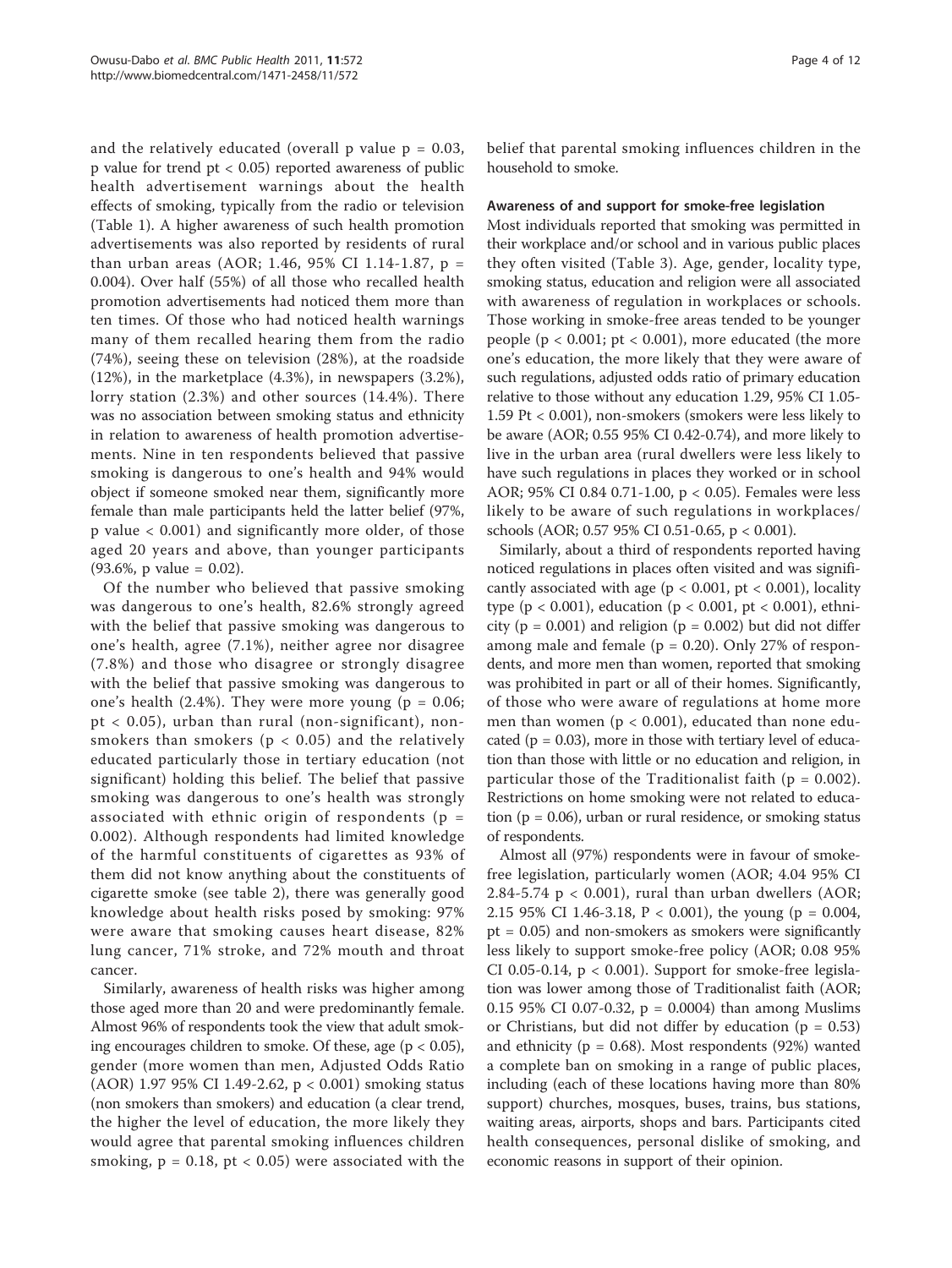| Characteristic           | Number<br>(%) | Number (%) noticed<br>warning | Adjusted<br>odds ratio           | Number (%)<br>agree passive odds ratio<br>smoking<br>dangerous | Adjusted            | Number (%)<br>agree smoking<br>influences<br>children | Adjusted odds<br>ratio |
|--------------------------|---------------|-------------------------------|----------------------------------|----------------------------------------------------------------|---------------------|-------------------------------------------------------|------------------------|
| Total                    | 6258          | 5256 (84.0) (7 missing)       |                                  | 5612 (90.0)                                                    |                     | 5986 (95.7)                                           |                        |
| Age group                |               |                               |                                  |                                                                |                     |                                                       |                        |
| $14 - 19$                | 1144 (18.3)   | 740(64.7)                     | $\mathbf{1}$                     | 1041 (91.0)                                                    | -1                  | 1094 (95.6)                                           | 1                      |
| 20-29                    | 1686 (26.9)   | 1605(95.2)                    | 1.21 (0.99-1.48)                 | 1521 (90.2)                                                    | $1.08(0.79 - 1.47)$ | 1593 (94.5)                                           | $1.49(1.0 - 2.24)$     |
| 30-39                    | 1277 (20.4)   | 1079(84.5)                    | 1.30 (1.07-1.56)                 | 1157 (90.6)                                                    | $1.07(0.80 - 1.42)$ | 1233 (96.6)                                           | $1.85(1.25 - 2.75)$    |
| 40-49                    | 810 (12.9)    | 710(87.7)                     | 1.68 (1.27-2.22)                 | 721 (88.9)                                                     | $0.89(0.67 - 1.17)$ | 787 (97.0)                                            | $2.22(1.43 - 3.45)$    |
| $50+$                    | 1341 (21.4)   | 1122(83.7)                    | $1.18(0.89-1.56)$                | 1172 (87.4)                                                    | $0.78(0.55 - 1.11)$ | 1279 (95.4)                                           | 1.35(1.02-1.79)        |
|                          |               | $p = 0.017$                   |                                  | $P = 0.056$                                                    |                     | $p = 0.02$                                            |                        |
|                          |               | $Pt = 0.15$                   |                                  | $Pt = 0.022$                                                   |                     | $Pt = 0.18$                                           |                        |
| Gender                   |               |                               |                                  |                                                                |                     |                                                       |                        |
| Male                     | 2274 (36.3)   | 2001(88.0)                    | $\mathbf{1}$                     | 2034 (89.5)                                                    | 1                   | 2132 (93.8)                                           | 1                      |
| Female                   | 3984 (63.7)   | 3255(81.8)                    | 0.60 (0.52-0.70) 3578 (89.8)     |                                                                | $1.04(0.81 - 1.33)$ | 3854 (96.7)                                           | $0.51(0.39-0.69)$      |
|                          |               | P < 0.001                     |                                  | $P = 0.74$                                                     |                     | P < 0.001                                             |                        |
| Locality type            |               |                               |                                  |                                                                |                     |                                                       |                        |
| Urban                    | 3161 (50.5)   | 2575(81.6)                    | 1                                | 2845 (90.0)                                                    | 1                   | 3011 (95.3)                                           | 1                      |
| Rural                    | 3097 (49.5)   | 2681(86.7)                    | 1.46 (1.14-1.87) 2767 (89.3)     |                                                                | $0.94(0.68 - 1.29)$ | 2975 (96.1)                                           | 1.9 (1.46-2.58)        |
|                          |               | $p = 0.004$                   |                                  | $P = 0.68$                                                     |                     | $P = 0.30$                                            |                        |
| Smoking<br><b>Status</b> |               |                               |                                  |                                                                |                     |                                                       |                        |
| Non smoker               | 6045 (96.6)   | 5070(84.0)                    | 1                                | 5437 (90.0)                                                    | 1                   | 5801 (96.0)                                           | 1                      |
| Smoker                   | 213 (3.4)     | 186(87.3)                     | 1.08 (0.66-1.76)                 | 175 (82.2)                                                     | $0.52(0.31 - 0.88)$ | 185 (86.9)                                            | $0.34(0.20 - 0.57)$    |
|                          |               | $p = 0.76$                    |                                  | $P = 0.017$                                                    |                     | $P = 0.0002$                                          |                        |
| <b>Education</b>         |               |                               |                                  |                                                                |                     |                                                       |                        |
| Illiterate               | 1004 (16.0)   | 810 (80.8)                    | 1                                | 889 (88.6)                                                     | 1                   | 953 (94.9)                                            | $\mathbf{1}$           |
| Primary                  | 765 (12.2)    | 644 (84.3)                    | 1.32 (1.05-1.64) 678 (88.6)      |                                                                | $0.92(0.65 - 1.29)$ | 736 (96.2)                                            | 1.50 (0.88-2.57)       |
| Secondary                | 4206 (67.2)   | 3554 (84.6)                   | 1.42 (1.11-1.81) 3789 (90.1)     |                                                                | $1.03(0.77 - 1.37)$ | 4027 (95.7)                                           | 1.50 (0.99-2.28)       |
| Tertiary                 | 283 (4.5)     | 248 (87.6)                    | 1.70 (1.12-2.58)                 | 256 (90.5)                                                     | $1.10(0.64 - 1.92)$ | 270 (95.4)                                            | $1.60(0.85 - 2.99)$    |
|                          |               | $p = 0.025$                   |                                  | $P = 0.90$                                                     |                     | $P = 0.18$                                            |                        |
|                          |               | Pt < 0.05                     |                                  | $Pt = 0.66$                                                    |                     | $Pt = 0.04$                                           |                        |
| <b>Ethnicity</b>         |               |                               |                                  |                                                                |                     |                                                       |                        |
| Akan                     | 5423 (86.7)   | 4568 (84.3)                   | 1                                | 4886 (90.1)                                                    | 1                   | 5193 (95.8)                                           | $\mathbf{1}$           |
| Ewe                      | 59 (0.9)      | 48 (81.4)                     | $0.84$ $(0.38-1.87)$ 54 $(91.5)$ |                                                                | $1.13(0.42 - 1.29)$ | 57 (96.6)                                             | $1.33(0.35-5.07)$      |
| Dagomba                  | 43 (0.7)      | 39 (90.1)                     | 1.95 (0.54-7.00)                 | 43 (100)                                                       | $1.23(0.67 - 1.34)$ | 42 (97.7)                                             | $1.74(0.22 - 3.41)$    |
| Other                    | 733 (11.7)    | 601 (82.2)                    | 0.86 (0.65-1.13) 629 (85.8)      |                                                                | $0.65(0.51 - 0.83)$ | 694 (94.7)                                            | $0.79$ $(0.53-1.18)$   |
|                          |               | $p = 0.575$                   |                                  | $p = 0.002$                                                    |                     | $p = 0.66$                                            |                        |
| Religion                 |               |                               |                                  |                                                                |                     |                                                       |                        |
| Christian                | 5699(91.1)    | 4947 (86.8)                   | 1                                | 5107 (89.6)                                                    | -1                  | 5452 (95.7)                                           | $\mathbf{1}$           |
| Muslim                   | 424 (6.8)     | 342 (81.0)                    | 0.79 (0.66-0.95) 377 (88.9)      |                                                                | $0.94(0.64 - 1.39)$ | 401 (94.6)                                            | $0.85(0.48-1.51)$      |
| Traditionali st          | 82 (1.3)      | 77 (93.9)                     | 2.16 (0.79-5.94) 80 (97.6)       |                                                                | 5.00 (1.2-20.8)     | 80 (97.6)                                             | 2.24 (0.53-9.42)       |
| Other                    | 53 (0.9)      | 40 (75.5)                     | $0.47(0.22 - 0.98)$              | 48 (90.6)                                                      | $1.17(0.37 - 3.73)$ | 53 (100)                                              | 2.12 (0.62-3.12)       |
|                          |               | P < 0.05                      |                                  | $p = 0.190$                                                    |                     | $p = 0.49$                                            |                        |

### <span id="page-4-0"></span>Table 1 Advertisements warning about tobacco risks, health risks posed by passive smoking and parental influence on children smoking

p = Adjusted Wald test; Pt = P value for trend; odds ratio adjusted for age, gender and locality type.

#### Awareness of tobacco advertising

Although a complete ban on advertising was introduced in Ghana in 1982, 35% of participants reported that they had noticed advertising for tobacco products within the past six months (Table [4](#page-7-0)), and 12% promotion of a

tobacco company. Such advertising of tobacco products tended to be seen by smokers, who were 50% more likely to notice them,  $p = 0.02$ , by men ( $p < 0.001$ ), by the more educated ( $p = 0.07$ ), and substantially more in the urban than the rural areas ( $p < 0.001$ ).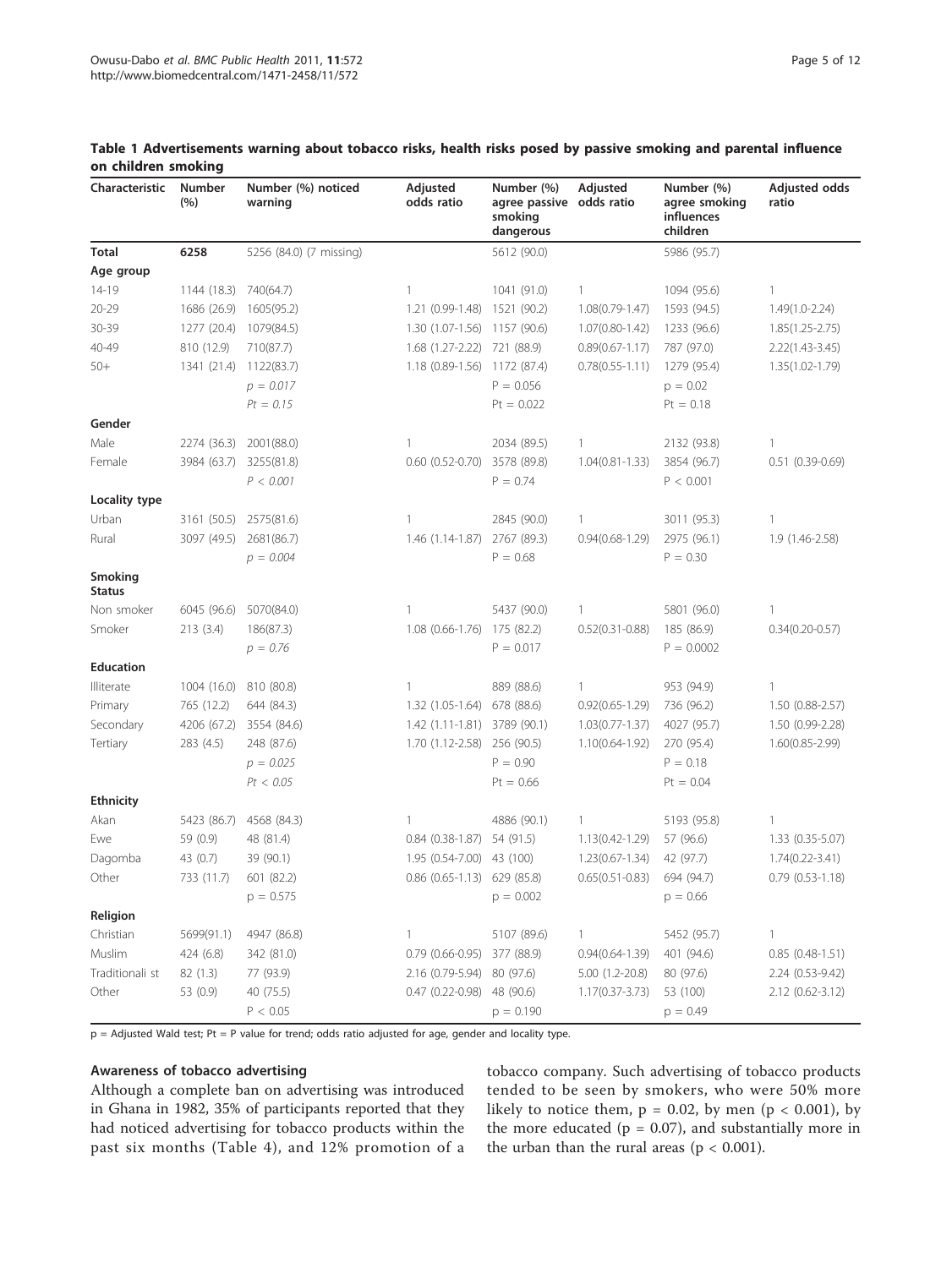<span id="page-5-0"></span>Table 2 Knowledge of health effects and composition of cigarette smoke

| Characteristic                                       | Frequency (%) | Male $(\% )$ | Female (%)  | Age $< 20$ (%) | Age $> 20\%$ ) |
|------------------------------------------------------|---------------|--------------|-------------|----------------|----------------|
| Knowledge of diseases caused by smoking              |               |              |             |                |                |
| Causes heart disease                                 | 6055 (96.76)  | 2187(36.12)  | 3868(63.38) | 882(14.57)     | 5173(85.43)    |
| Causes stroke                                        | 4470 (71.43)  | 1608(35.97)  | 2862(64.03) | 613(13.71)     | 3857(86.29)    |
| Causes erectile dysfunction                          | 2796 (44.68)  | 1017(36.37)  | 1779(63.62) | 365(13.05)     | 2431(86.95)    |
| Causes lung cancer                                   | 5154 (82.36)  | 1887(36.61)  | 3267(63.38) | 719(13.95)     | 4435(86.04)    |
| Causes Mouth and throat cancer                       | 4525 (72.31)  | 1646(36.38)  | 2879(63.62) | 638(14.10)     | 3887(85.90)    |
| Knowledge of chemical composition of cigarette smoke |               |              |             |                |                |
| Cyanide                                              | 56 (0.89)     | 30(53.57)    | 26(46.42)   | 7(12.50)       | 49(87.50)      |
| Mercury                                              | 61(0.97)      | 37(65.1)     | 24(34.9)    | 15(23.64)      | 46(76.4)       |
| Arsenic                                              | 78 (1.25)     | 41(57.3)     | 37(42.7)    | 7(8.8)         | 71(91.2)       |
| Carbon monoxide                                      | 248 (3.96)    | 154(66.5)    | 94(33.5)    | 148(59.1)      | 100(40.9)      |
| Don't know                                           | 5815 (92.92)  | 2032(39.4)   | 3783(60.6)  | 835(14.36)     | 4980(85.64)    |
| Tolerance to smoke by friend                         |               |              |             |                |                |
| Not tolerate                                         | 5792(93.57)   | 1976(88.65)  | 3816(96.93) | 855(95.96)     | 4937(93.59)    |
| Would tolerate                                       | 372(6.4)      | 252(11.31)   | 120(3.05)   | 36(4.04)       | 336(6.37)      |

Multiple responses in table.

Significantly, age was associated with being aware of such advertisements of tobacco products, the elderly tending to be more aware than those in the younger age groups (overall  $p = 0.003$  and p value for trend  $pt =$ 0.002). Awareness differed by ethnic group and was high among Traditionalists (AOR; 4.18 95% CI 1.81-9.67, p = 0.02). Dagombas (the largest tribal grouping in the northern region of Ghana) tended to be more aware of such advertisements about tobacco products (AOR; 3.95 95% CI 1.97-7.95). Awareness of promotion of tobacco companies was significantly associated with gender, locality type, education and religion.

There was significantly less females than males (AOR; 0.79 95% CI 0.66-0.95,  $p = 0.03$ ) noticing such promotional advertisements by tobacco companies. Significantly less rural, than urban, dwellers noticed such advertisements (AOR; 0.55 95% CI 0.37-0.83, p < 0.001). Although there was a clear trend in the association between promotional advertisements of tobacco companies and education, the overall association was not statistically significant  $(p = 0.30, pt = 0.007)$ . From Figure [1](#page-8-0), the advertising or promotion was most often reported to have been heard on the radio (72%) or seen on the television (28%).

#### Smoking cessation

Three quarters (75.9%) of all smokers had tried to quit smoking in the last six months, and the majority of these (69%) had made more than one attempt. The main reasons given for an inability to quit were lack of control of cravings for smoking (57%) and peer influence (30%). Most smokers (76%) had received advice to quit smoking (Table [5](#page-9-0)), mainly from friends and spouses (65%) and to a much lesser extent from health workers (19%). Just over a third (37%) of all smokers had heard about nicotine

replacement therapy (NRT), but only 3 (1.41%) had ever used it (gum). Awareness of NRT was higher in the urban area ( $X^2$  = 6.05, p value = 0.02) and in more educated smokers ( $X^2$  = 12.66, p value = 0.006). Otherwise there was little difference in smoking cessation behaviour between urban and rural areas or with other socio-demographic factors measured in the study.

#### **Discussion**

This study demonstrates that support for smoke-free policy in work and public places, and awareness of the health hazards of active and passive smoking, are high in the population of a developing country that has to date avoided an epidemic increase in smoking prevalence. It also demonstrates that motivation to quit smoking is also high, though use of cessation support, such as nicotine replacement therapy, is rare. Awareness of and support for smoke-free legislation and awareness of health risks were strongly linked with socio-cultural factors in particular religious faith.

The degree of awareness of current smoke-free policy in Ghana is low as most people reported that smoking was permitted in their workplace/school, places often visited and homes. It has also been demonstrated that although motivation to quit among smokers was high, knowledge and use of medications that help quitting was quite low. The study also shows that the ban on advertising in Ghana, imposed in 1982, has succeeded in preventing the majority of participants from exposure to tobacco advertising, though this is far from absolute.

The study limitations have been discussed in previous publication [[11\]](#page-10-0). They relate to issues of representativeness, recall bias, underrepresentation of males in the sampled population, as well as social coercion in responses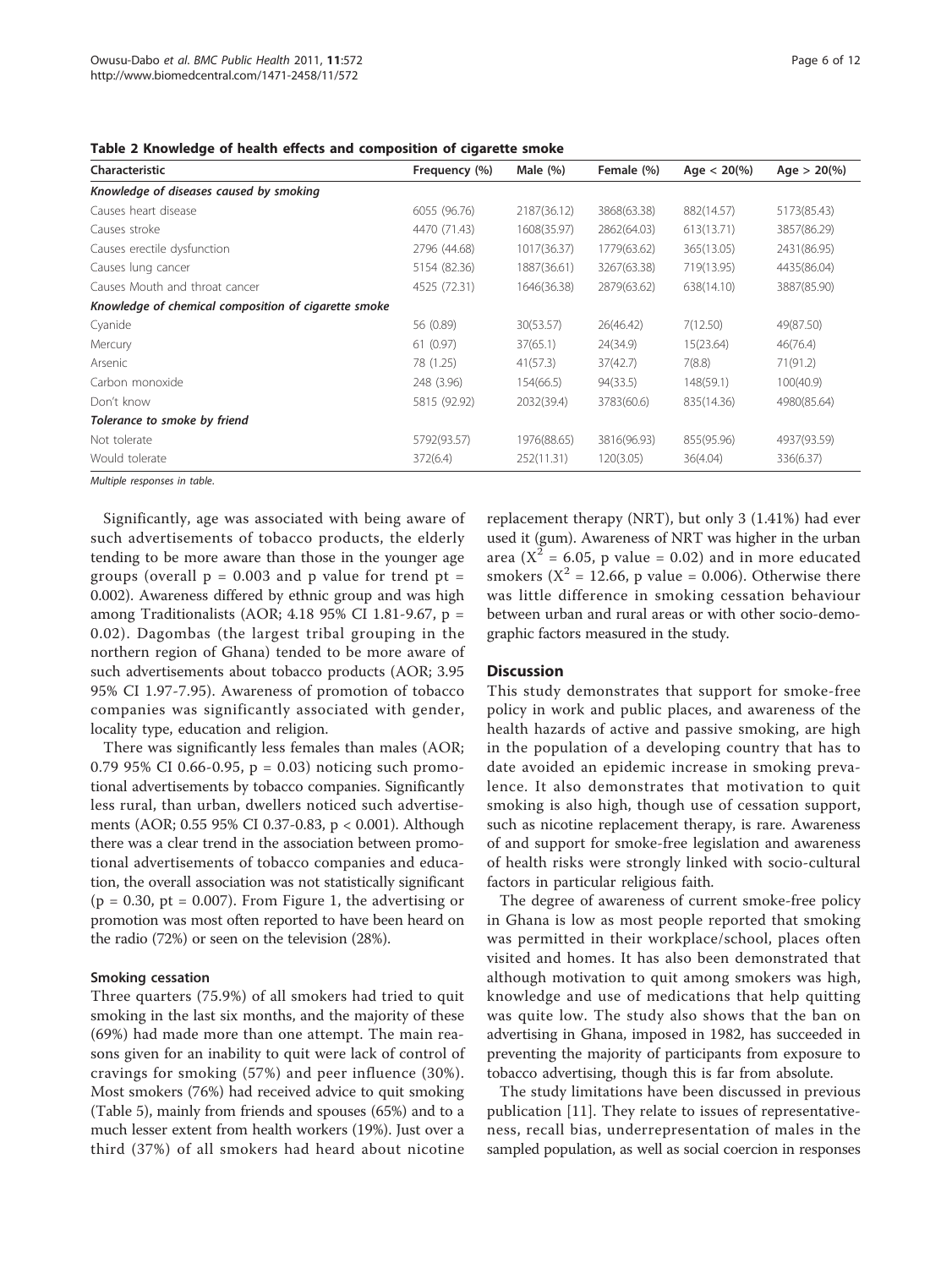|                          | Characteristic Regulation at<br>workplace/<br>school | Adjusted<br>odds ratio            | <b>Regulation in</b><br>places often<br>visited | Adjusted<br>odds ratio | Regulation<br>at home                       | Adjusted<br>odds ratio | Support for<br>smoke free<br>legislation | <b>Adjusted odds</b><br>ratio |
|--------------------------|------------------------------------------------------|-----------------------------------|-------------------------------------------------|------------------------|---------------------------------------------|------------------------|------------------------------------------|-------------------------------|
|                          | Number (%)<br>aware of any<br>regulation             |                                   | Number (%)<br>aware of any<br>regulation        |                        | Number<br>(%) aware<br>of any<br>regulation |                        |                                          |                               |
| <b>Total</b>             | 2349 (37.8)                                          |                                   | 1924 (30.9)                                     |                        | 1715 (27.4)                                 |                        | 6904 (97.4)                              |                               |
|                          | (35 missing)                                         |                                   | (24 missing)                                    |                        |                                             |                        |                                          |                               |
| Age group                |                                                      |                                   |                                                 |                        |                                             |                        |                                          |                               |
| $14 - 19$                | 570 (63.2)                                           | $\mathbf{1}$                      | 340 (37.6)                                      | $\mathbf{1}$           | 269 (29.7)                                  | 1                      | 885 (97.7)                               | 1                             |
| $20 - 29$                | 722 (37.7)                                           | $0.36$ $(0.30 - 0.44)$            | 612 (31.9)                                      | $0.79(0.64 - 0.96)$    | 501 (26.1)                                  | $0.89(0.74 - 1.07)$    | 1873 (97.4)                              | $0.81$ $(0.46 - 1.43)$        |
| 30-39                    | 416 (32.8)                                           | $0.29(0.24-0.36)$                 | 390 (30.7)                                      | $0.75(0.60 - 0.94)$    | 357 (28.0)                                  | $0.98(0.77 - 1.24)$    | 1255 (98.2)                              | $1.19(0.67 - 2.11)$           |
| 40-49                    | 256 (31.7)                                           | $0.28$ $(0.22 - 0.35)$            | 256 (31.7)                                      | $0.79(0.60 - 1.04)$    | 216 (26.6)                                  | $0.90(0.69 - 1.17)$    | 792 (97.7)                               | $0.87$ $(0.48-1.60)$          |
| $50+$                    | 385 (28.9)                                           | $0.24(0.19-0.31)$                 | 326 (24.5)                                      | $0.57(0.45 - 0.71)$    | 372 (27.7)                                  | $0.94(0.75 - 1.18)$    | 1289 (96.1)                              | $0.48$ $(0.29 - 0.80)$        |
|                          | P < 0.001                                            |                                   | P < 0.001                                       |                        | $P = 0.14$                                  |                        | $p = 0.004$                              |                               |
|                          | Pt < 0.001                                           |                                   | Pt < 0.001                                      |                        | $Pt = 0.85$                                 |                        | $Pt = 0.02$                              |                               |
| Gender                   |                                                      |                                   |                                                 |                        |                                             |                        |                                          |                               |
| Male                     | 1052 (46.5)                                          | 1                                 | 729 (32.2)                                      | 1                      | 721 (31.7)                                  | 1                      | 2162 (95.1)                              | $\mathbf{1}$                  |
| Female                   | 1297 (32.8)                                          | $0.57$ $(0.51 - 0.65)$            | 1195 (30.1)                                     | $0.92(0.80 - 1.05)$    | 994 (25.0)                                  | $0.72(0.65 - 0.80)$    | 3932 (98.7)                              | 4.04 (2.84-5.74)              |
|                          | P < 0.001                                            |                                   | $P = 0.20$                                      |                        | P < 0.001                                   |                        | P < 0.001                                |                               |
| Locality type            |                                                      |                                   |                                                 |                        |                                             |                        |                                          |                               |
| Urban                    | 1251 (39.8)                                          | 1                                 | 1099 (34.9)                                     | $\mathbf{1}$           | 815 (25.8)                                  | 1                      | 3052 (96.6)                              | 1                             |
| Rural                    | 1098 (35.7)                                          | $0.84(0.71-1.00)$                 | 825 (26.8)                                      | $0.69(0.58 - 0.83)$    | 900 (29.1)                                  | 1.17(0.65-0.80)        | 3042 (98.2)                              | 2.15 (1.46-3.18)              |
|                          | $P = 0.04$                                           |                                   | P < 0.001                                       |                        | $P = 0.15$                                  |                        | $p = 0.008$                              |                               |
| Smoking<br><b>Status</b> |                                                      |                                   |                                                 |                        |                                             |                        |                                          |                               |
| Non smoker               | 2286 (38.0)                                          | 1                                 | 1871 (31.1)                                     | $\mathbf{1}$           | 1657 (27.4)                                 | 1                      | 5934 (98.2)                              | $\mathbf{1}$                  |
| Smoker                   | 63 (29.6)                                            | $0.55(0.42 - 0.74)$               | 53 (24.9)                                       | $0.73(0.49 - 1.09)$    | 58 (27.2)                                   | $0.81(0.57 - 1.14)$    | 160(75.1)                                | $0.08$ $(0.05 - 0.14)$        |
|                          | P < 0.001                                            |                                   | $P = 0.12$                                      |                        | $P = 0.21$                                  |                        | P < 0.001                                |                               |
| <b>Education</b>         |                                                      |                                   |                                                 |                        |                                             |                        |                                          |                               |
| Illiterate               | 286 (28.7)                                           | 1                                 | 98 (19.9)                                       | $\mathbf{1}$           | 301 (30.0)                                  | 1                      | 980 (97.6)                               | 1                             |
| Primary                  | 203 (26.6)                                           | $0.69$ $(0.53 - 0.90)$            | 199 (26.1)                                      | $1.29(1.05 - 1.59)$    | 209 (27.3)                                  | $0.83(0.64 - 1.07)$    | 744 (97.3)                               | $0.83(0.45 - 1.53)$           |
| Secondary                | 1689 (40.4)                                          | $1.14(0.53-1.44)$                 | 1409 (33.6)                                     | $1.76(1.50-2.07)$      | 1110 (26.4)                                 | $0.77(0.62 - 0.96)$    | 4100 (97.5)                              | 1.15 (0.64-2.04)              |
| Tertiary                 | 171 (60.6)                                           | 2.63 (1.90-3.65)                  | 118(41.7)                                       | 2.43(1.75-3.37)        | 95 (33.6)                                   | $1.06(0.79 - 1.43)$    | 270 (95.4)                               | 1.08 (0.49-2.78)              |
|                          | P < 0.001                                            |                                   | P < 0.001                                       |                        | $p = 0.031$                                 |                        | $p = 0.75$                               |                               |
|                          | Pt < 0.001                                           |                                   | Pt < 0.001                                      |                        |                                             |                        | $Pt = 0.53$                              |                               |
| <b>Ethnicity</b>         |                                                      |                                   |                                                 |                        |                                             |                        |                                          |                               |
| Akan                     | 2075 (38.5)                                          | 1                                 | 1716 (31.8)                                     | 1                      | 1503 (27.7)                                 | -1                     | 5277 (97.3)                              | $\mathbf{1}$                  |
| Ewe                      | 25 (42.4)                                            | $1.23$ (0.58-2.58) 13 (22.0)      |                                                 | $0.59(0.27 - 1.28)$    | 21 (35.6)                                   | 1.54(0.79-3.03)        | 58 (98.3)                                | 1.34 (0.16-11.06)             |
| Dagomba                  | 13 (30.2)                                            | $0.79$ $(0.42 - 1.47)$ 6 $(14.0)$ |                                                 | $0.34(0.13 - 0.87)$    | 16 (37.2)                                   | 1.57(0.93-2.65)        | 41 (95.4)                                | $0.68$ $(0.18-2.60)$          |
| Other                    | 236 (32.5)                                           | $0.76$ $(0.62 - 0.94)$            | 189 (25.9)                                      | $0.74(0.58 - 0.94)$    | 175 (23.9)                                  | $0.81(0.65 - 1.02)$    | 718 (98.0)                               | 1.35 (0.73-2.49)              |
|                          | $p = 0.06$                                           |                                   | $p = 0.001$                                     |                        | $p = 0.24$                                  |                        | $p = 0.68$                               |                               |
| Religion                 |                                                      |                                   |                                                 |                        |                                             |                        |                                          |                               |
| Christian                | 2156 (38.0)                                          | $\mathbf{1}$                      | 1788 (31.5)                                     | $\mathbf{1}$           | 1544 (27.1)                                 | 1                      | 5562 (97.6)                              | 1                             |
| Muslim                   | 137 (32.7)                                           | $0.78$ $(0.61 - 0.99)$            | 114 (27.0)                                      | $0.81(0.61 - 1.08)$    | 115(27.1)                                   | $0.99(0.79 - 1.24)$    | 414 (97.6)                               | 1.12 (0.67-1.85)              |
| Trad.                    | 42 (51.2)                                            | $1.66$ (0.90-3.06) 8 (9.8)        |                                                 | $0.25(0.12 - 0.51)$    | 48 (58.5)                                   | $3.20(1.66 - 6.16)$    | 66 (80.5)                                | $0.15(0.07 - 0.32)$           |
| Other                    | 14 (26.4)                                            | $0.49$ $(0.23-1.02)$ 14 $(26.4)$  |                                                 | $0.76(0.45 - 1.30)$    | 8(15.1)                                     | $0.45(0.20-1.03)$      | 52 (98.1) 4                              | 2.23 (0.41-12.19)             |
|                          | $p = 0.02$                                           |                                   | $p = 0.002$                                     |                        | $p = 0.002$                                 |                        | $p = 0.000$                              |                               |

## <span id="page-6-0"></span>Table 3 Awareness of and support for smoke-free regulation in Ashanti, Ghana

 $P =$  Adjusted Wald test;  $Pt = P$  value for trend; odds ratio adjusted for age, gender and locality type.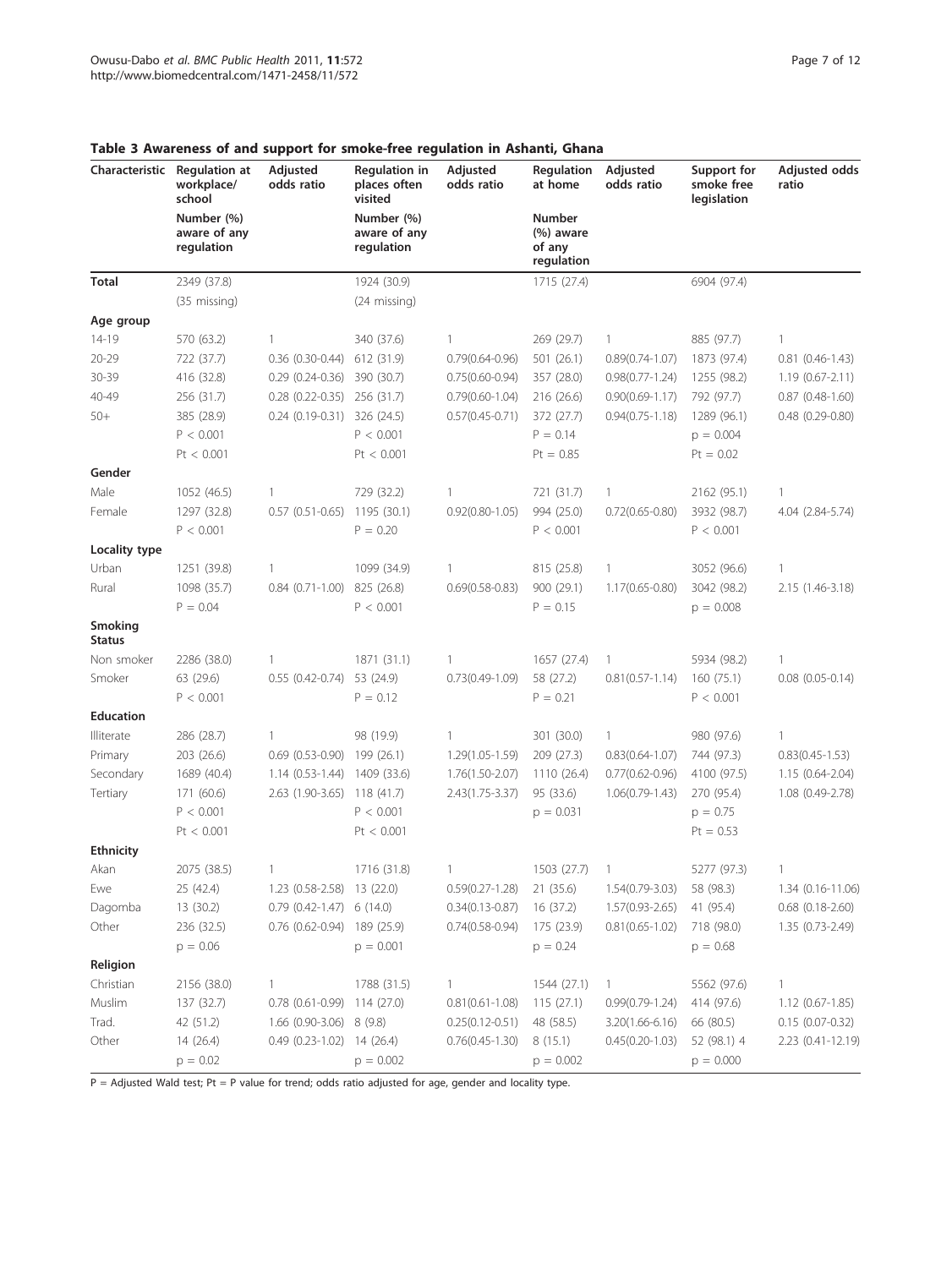| Characteristic           | Noticed tobacco advertising N<br>(%) | Adjusted odds<br>ratio | Noticed promotion for tobacco company N<br>(%) | Adjusted odds<br>ratio |
|--------------------------|--------------------------------------|------------------------|------------------------------------------------|------------------------|
| <b>Total</b>             | 2216 (35.4)                          |                        | 767 (12.3)                                     |                        |
| Age group                |                                      |                        |                                                |                        |
| 14-19                    | 279(30.8)                            | $\mathbf{1}$           | 108(11.9)                                      | $\mathbf{1}$           |
| $20 - 29$                | 665(34.6)                            | $1.21(1.03-1.42)$      | 238(12.4)                                      | $1.04(0.78-1.37)$      |
| 30-39                    | 471(36.9)                            | $1.38(1.15-1.64)$      | 167(13.1)                                      | $1.15(0.86-1.56)$      |
| 40-49                    | 330(40.7)                            | $1.65(1.32-2.07)$      | 114(14.1)                                      | $1.25(0.91-1.72)$      |
| $50+$                    | 471(35.1)                            | 1.33 (1.08-1.63)       | 140(10.4)                                      | $0.94(0.65 - 0.95)$    |
|                          | $p = 0.003$                          |                        | $p = 0.09$                                     |                        |
|                          | $Pt = 0.002$                         |                        | $Pt = 0.52$                                    |                        |
| Gender                   |                                      |                        |                                                |                        |
| Male                     | 915 (40.2)                           | $\mathbf{1}$           | 314(13.8)                                      | $\mathbf{1}$           |
| Female                   | 1301(32.7)                           | $0.70$ $(0.60 - 0.81)$ | 453(11.4)                                      | $0.79$ $(0.66 - 0.95)$ |
|                          | P < 0.001                            |                        | $p = 0.03$                                     |                        |
| Locality type            |                                      |                        |                                                |                        |
| Urban                    | 1333(42.2)                           | $\mathbf{1}$           | 489(15.5)                                      | 1                      |
| Rural                    | 883(28.5)                            | $0.53$ $(0.43 - 0.66)$ | 278(9.0)                                       | $0.55$ $(0.37 - 0.83)$ |
|                          | P < 0.001                            |                        | P < 0.001                                      |                        |
| Smoking<br><b>Status</b> |                                      |                        |                                                |                        |
| Non smoker               | 2108(34.9)                           | $\mathbf{1}$           | 734(12.1)                                      | 1                      |
| Smoker                   | 108 (50.7)                           | 1.50 (1.09-2.07)       | 33(15.5)                                       | 1.13 (0.70-1.84)       |
|                          | $p = 0.02$                           |                        | $p = 0.60$                                     |                        |
| <b>Education</b>         |                                      |                        |                                                |                        |
| Illiterate               | 352 (35.1)                           | $\mathbf{1}$           | 89(8.9)                                        | 1                      |
| Primary                  | 286 (37.4)                           | 1.04 (0.78-1.38)       | 84(11.0)                                       | 1.19 (0.84-1.67)       |
| Secondary                | 1450 (34.5)                          | $0.80(0.63 - 1.02)$    | 548(13.0)                                      | $1.34(0.92 - 1.95)$    |
| Tertiary                 | 128 (45.2)                           | $0.98(0.67 - 1.43)$    | 46(16.3)                                       | 1.43 (0.99-2.07)       |
|                          | $p = 0.03$                           |                        | $p = 0.007$                                    |                        |
|                          | $Pt = 0.07$                          |                        | $Pt = 0.30$                                    |                        |
| <b>Ethnicity</b>         |                                      |                        |                                                |                        |
| Akan                     | 1904 (35.1)                          | $\mathbf{1}$           | 644 (11.9)                                     | 1                      |
| Ewe                      | 24 (40.7)                            | 1.31 (0.69-2.50)       | 13 (22.0)                                      | 1.95 (0.86-4.40)       |
| Dagomba                  | 30 (69.8)                            | 3.95 (1.97-7.95)       | 8(18.6)                                        | 1.44 (0.43-4.89)       |
| Other                    | 258 (35.2)                           | $1.00(0.83-1.21)$      | 102 (13.9)                                     | $1.19(0.91 - 1.56)$    |
|                          | $p = 0.002$                          |                        | $p = 0.22$                                     |                        |
| Religion                 |                                      |                        |                                                |                        |
| Christian                | 1988 (34.9)                          | $\mathbf{1}$           | 685 (12.0)                                     | $\mathbf{1}$           |
| Muslim                   | 150 (35.4)                           | $1.04(0.85-1.28)$      | 67 (15.8)                                      | 1.38 (1.04-1.84)       |
| Traditionalist           | 57 (69.5)                            | 4.18 (1.81-9.67)       | 3(3.7)                                         | $0.28$ $(0.08 - 0.93)$ |
| Other                    | 21 (39.6)                            | $1.04(0.61 - 1.77)$    | 12(22.6)                                       | 1.87 (0.87-4.04)       |
|                          | $p = 0.02$                           |                        | $p = 0.005$                                    |                        |
|                          |                                      |                        | $Pt = 0.02$                                    |                        |

#### <span id="page-7-0"></span>Table 4 Awareness of tobacco advertising and promotion

 $P =$  Adjusted Wald test; Pt = P value for trend; odds ratio adjusted for age, gender and locality type.

given by participants. Given that all tobacco advertising is banned in Ghana it is perhaps surprising that 35% of respondents reported seeing or hearing advertisements. These were reported to be predominantly seen or heard on television and radio, and both these are available from broadcasters based from within and outside Ghana. Those originating from neighbouring countries are not subject to

an advertising ban. Anecdotally we are aware that breaches of the advertising ban are also common among small local (FM) radio stations. Awareness of advertising in spite of advertising bans is consistent with findings elsewhere in both developed and developing countries [[18](#page-10-0),[19](#page-10-0)] and although the reason is uncertain, might be a reflection of poor recall bias among respondents or that adherence to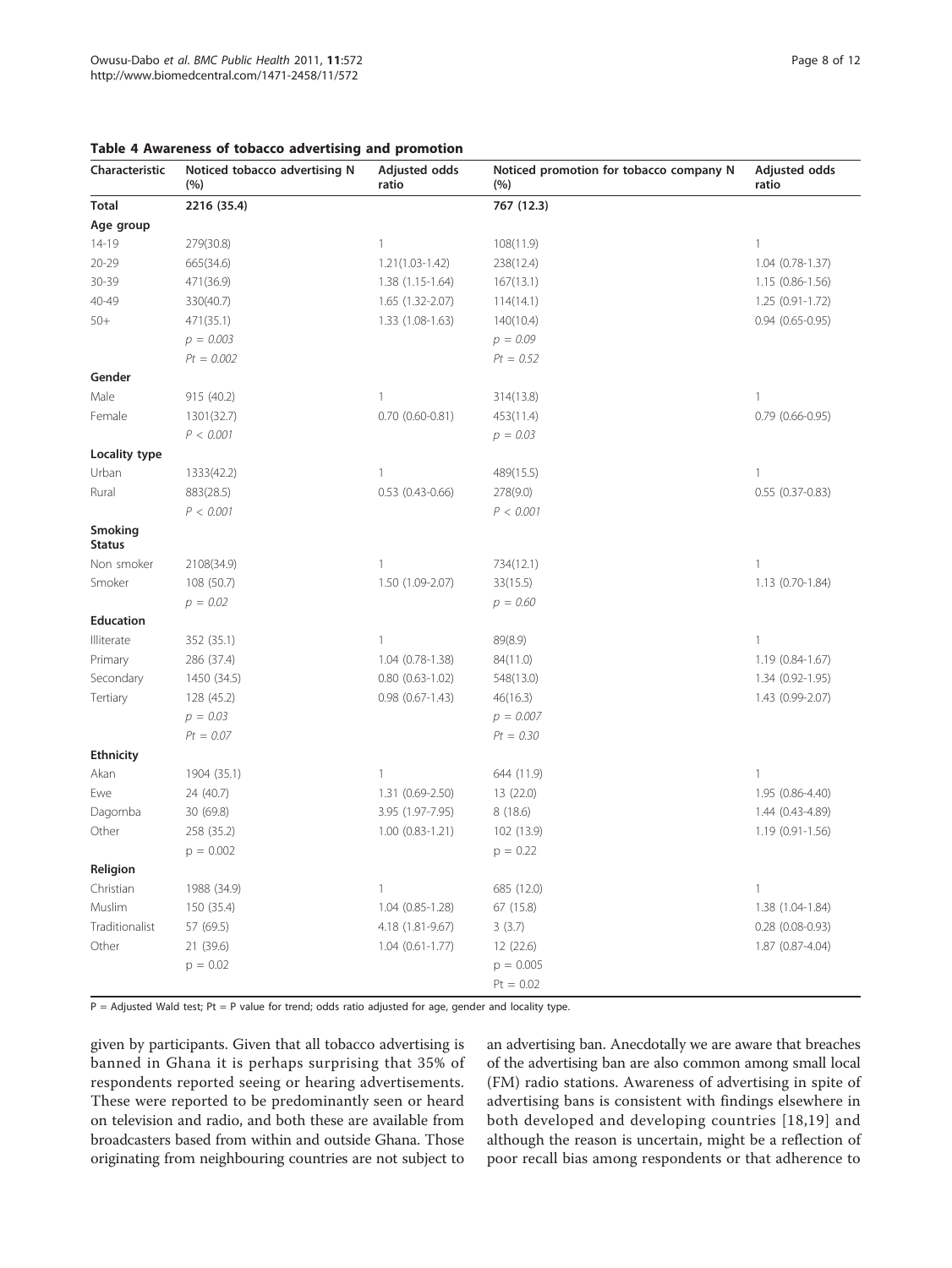<span id="page-8-0"></span>

tobacco control measures, in particular advertising bans, is problematic. This perhaps is a reflection of poor tobacco control efforts or inadequacy of the control measures as tobacco control efforts work in a dose response manner, the higher and more comprehensive the ban, the lower the exposure to tobacco marketing [[18](#page-10-0),[9,20](#page-10-0)]. In South Africa, although tobacco advertising has been banned since 1998, in a study by Reddy et al (2002), 75% of students could recall pro-tobacco advertisements [[21\]](#page-10-0). This therefore perhaps calls for a concerted effort at enforcement of tobacco advertisement bans in these countries including Ghana.

The finding that awareness about smoking regulations in workplaces and schools was high among young people, urban males, non-smokers and the more educated may be a reflection of the likely age of working and schooling class in the sampled population. That smoking regulation was less likely to be noticed by women in the home is surprising as women are traditionally more likely to stay at home and should therefore have the tendency to notice these regulations more than men. The reported levels of support for smoke-free policy in Ghana were extremely high in comparison with (for example) European countries, where a large majority of the population support bans on smoking in workplaces but far fewer, particularly smokers, support such policies in restaurants and bars [[7](#page-10-0),[22](#page-10-0)].

That support was high among the rural population contrasts with findings from Richmond et al, which showed that support for smoke-free legislation was high among urban populations [\[23\]](#page-10-0). Support was also particularly high among Christian and Muslim respondents, suggesting that cultural influences and beliefs may be playing a major role in determining specific attitudes toward smoking, and hence to the sustained low prevalence of smoking in Ghana to date [[11](#page-10-0)]. However it is not clear why these factors might have a stronger influence in Ghana than in the many other countries and populations that share these religious beliefs but have become involved in the smoking epidemic.

The observation that there is higher support for smoke free legislation, in particular among women than men, in rural than urban areas and in non-smokers than smokers, is consistent with other reports from developing countries [\[24-](#page-10-0)[26](#page-11-0)] and shows that support for smoke free legislation is perhaps higher and stronger in developing countries compared with developed, and that legislation may not necessarily precede support and enforcement for smoke free places in developing countries [[27\]](#page-11-0).

The transnational tobacco companies typically try to prevent the enforcement of smoke-free regulations, particularly in developing countries; as for instance in a legal challenge to a strong smoke-free laws passed by the Kenyan parliament [[28\]](#page-11-0). It is also possible that countries in stage I of the smoking epidemic model have a higher tendency to support smoke-free legislation but not enforcement compared with those of stage IV, where passage of laws are very much likely to be adhered to. For example of the population sampled in the Euro barometer survey, two-thirds (73%) were in support of total ban of smoking in offices and other indoor places compared with the over 90% support seen in Ghana.

Implementation of smoke-free legislation remains a challenge in many developing countries including Ghana, Uganda and The Democratic Republic of Congo where partial bans (restrictions) have been implemented without much success [[29\]](#page-11-0). Support in many of these developing countries may not necessarily translate into enforcement and therefore whilst support is a necessary prerequisite for success in the implementation of smoke-free policy it cannot replace enforcement.

The high levels of awareness of health risks associated with smoking in this developing country compares with that pertaining in developed countries [[30](#page-11-0)-[32](#page-11-0)] and perhaps reflects the educational campaigns that the Ministry of Health (MoH) has embarked on in the recent past, in particular during 'World No Tobacco Day' celebrations. This high awareness is unlikely to have arisen from health warnings on cigarette packs as in Ghana, these do not warn about specific disease entities caused by cigarette smoking and currently, health warnings mainly from BAT Ghana Ltd consist of miniscule texts (occupying about 8% max) of cigarette brand packs. The text health warning reads "Ministry of Health Warning; cigarette smoking can be harmful to your health" and consist of Arial narrow font style of size 12 and is therefore unlikely to have contributed to the high level of health awareness among respondents. It is however unclear whether this high level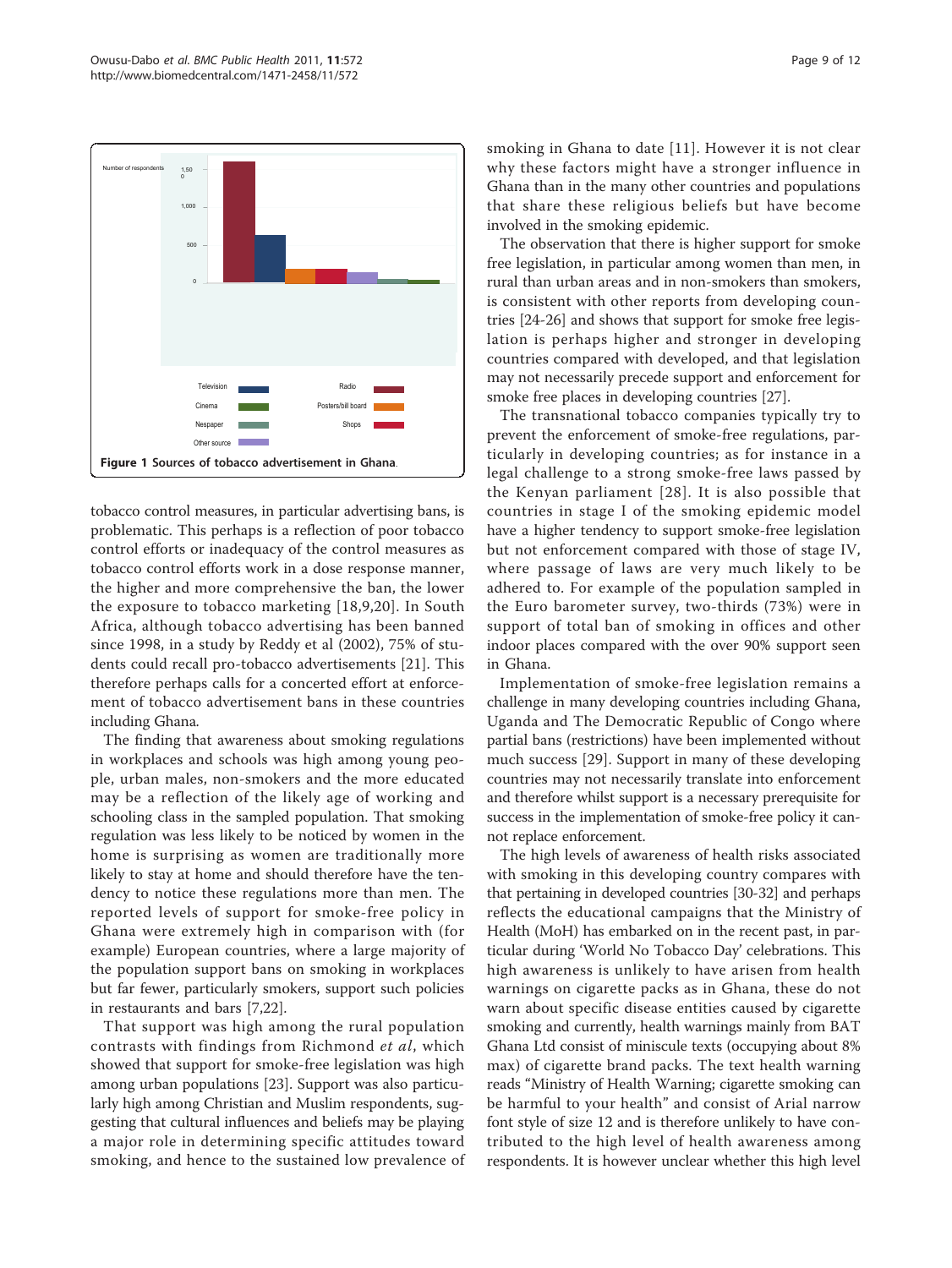|                  |            | Characteristic Current smokers Quit attempt in last 6 months (%) | Received advice to quit (%) | Heard of NRT (% of current smokers) |
|------------------|------------|------------------------------------------------------------------|-----------------------------|-------------------------------------|
| <b>Total</b>     | 213 (3.4)  | 161 (75.9)                                                       | 160 (75.5)                  | 77 (36.7)                           |
|                  |            | (1 missing)                                                      | (3 missing)                 | (3 missing)                         |
| Age group        |            |                                                                  |                             |                                     |
| $14 - 19$        | 7(3.3)     | 3(42.9)                                                          | 4(57.1)                     | 2(28.6)                             |
| $20 - 29$        | 45 (21.1)  | 36 (81.8)                                                        | 32 (72.7)                   | 17 (38.6)                           |
| 30-39            | 53 (24.9)  | 43 (81.1)                                                        | 42 (80.8)                   | 17(32.7)                            |
| 40-49            | 37 (17.4)  | 29 (78.4)                                                        | 27 (73.0)                   | 13(35.1)                            |
| $50+$            | 71 (33.3)  | 50 (70.4)                                                        | 53 (75.7)                   | 28 (40.0)                           |
|                  |            | $p = 0.15$                                                       | $p = 0.64$                  | $p = 0.91$                          |
| Gender           |            |                                                                  |                             |                                     |
| Male             | 202 (94.8) | 154 (76.6)                                                       | 149 (74.9)                  | 73 (36.7)                           |
| Female           | 11(5.2)    | 7(63.4)                                                          | 9(81.8)                     | 4(36.4)                             |
|                  |            | $p = 0.30$                                                       | $p = 0.60$                  | $p = 0.98$                          |
| Locality type    |            |                                                                  |                             |                                     |
| Urban            | 113 (53.1) | 88 (77.9)                                                        | 86 (76.8)                   | 50 (44.3)                           |
| Rural            | 100 (47.0) | 73 (73.7)                                                        | 72 (73.5)                   | 27 (27.8)                           |
|                  |            | $p = 0.52$                                                       | $p = 0.63$                  | $p = 0.02$                          |
| Education        |            |                                                                  |                             |                                     |
| Illiterate       | 29 (13.6)  | 23 (79.3)                                                        | 18 (62.1)                   | 9(31.0)                             |
| Primary          | 36 (16.9)  | 27 (75)                                                          | 29 (80.6                    | 19 (52.8)                           |
| Secondary        | 135 (63.4) | 100 (84.6)                                                       | 101 (76.5)                  | 40 (30.3)                           |
| Tertiary         | 13(6.1)    | 11 (84.6)                                                        | 10 (76.9)                   | 9(69.2)                             |
|                  |            | $p = 0.91$                                                       | $p = 0.34$                  | $p = 0.006$                         |
| Religion         |            |                                                                  |                             |                                     |
| Christian        | 160(2.81)  | 116 (72.96)                                                      | 120 (75.95)                 | 60 (38.22)                          |
| Muslim           | 18 (4.25)  | 14 (77.78)                                                       | 14 (82.35)                  | 4 (22.22)                           |
| Traditionalist   | 29 (35.37) | 26 (89.66)                                                       | 20 (68.97)                  | 9(31.03)                            |
| Other            | 6(11.32)   | 5(83.33)                                                         | 4(66.67)                    | 4(66.67)                            |
|                  |            | $p = 0.26$                                                       | $p = 0.71$                  | $p = 0.23$                          |
| <b>Ethnicity</b> |            |                                                                  |                             |                                     |
| Akan             | 178 (3.28) | 137 (76.97)                                                      | 132 (74.15)                 | 68 (38.42)                          |
| Ewe              | 4(6.78)    | 3(75.00)                                                         | 3(75.00)                    | 1(25.00)                            |
| Dagomba          | 4(9.30)    | 2(50.00)                                                         | 3(75.00)                    | 1(25.00)                            |
| Other            | 27 (3.68)  | 20 (74.07)                                                       | 22 (84.62)                  | 8 (28.57)                           |
|                  |            | $p = 0.57$                                                       | $p = 0.70$                  | $p = 0.78$                          |

<span id="page-9-0"></span>Table 5 Quit attempts, receiving advice and knowledge of NRT among smokers in Ghana

p = Fisher's exact probability test.

of support and awareness reflect a pre-existing cultural aversion to cigarette smoking, or has arisen from the advertising ban and health promotion policies followed by the Ghanaian government.

That awareness of NRT was higher among educated urban dwellers is not surprising as in many developing countries although there is no extensive provision of tobacco cessation therapies, the few available are likely to be concentrated in urban areas where educational levels are also high and the products are more easily accessible [\[33](#page-11-0),[34\]](#page-11-0). The low levels of awareness of nicotine replacement therapy, and the especially low levels of use of the therapy, does not only illustrate the stage of development of the epidemic [[34\]](#page-11-0) but also the need for further health promotion to educate smokers of the effectiveness of cessation support, and for affordable, easily accessible and available formulations.

In many developing countries, there is no legal framework for enforcement of tobacco policies and in cases where there are legal mechanisms they are lax [\[35](#page-11-0)]. Our findings suggest that for whatever reason(s), Ghana has succeeded to date in maintaining high levels of support for tobacco control policy, high levels of awareness of health promotion campaigns, and a high willingness on the part of smokers to quit while the 1982 tobacco advertising ban is largely holding. The challenge now is to deliver those policies to prevent future escalation of the smoking epidemic.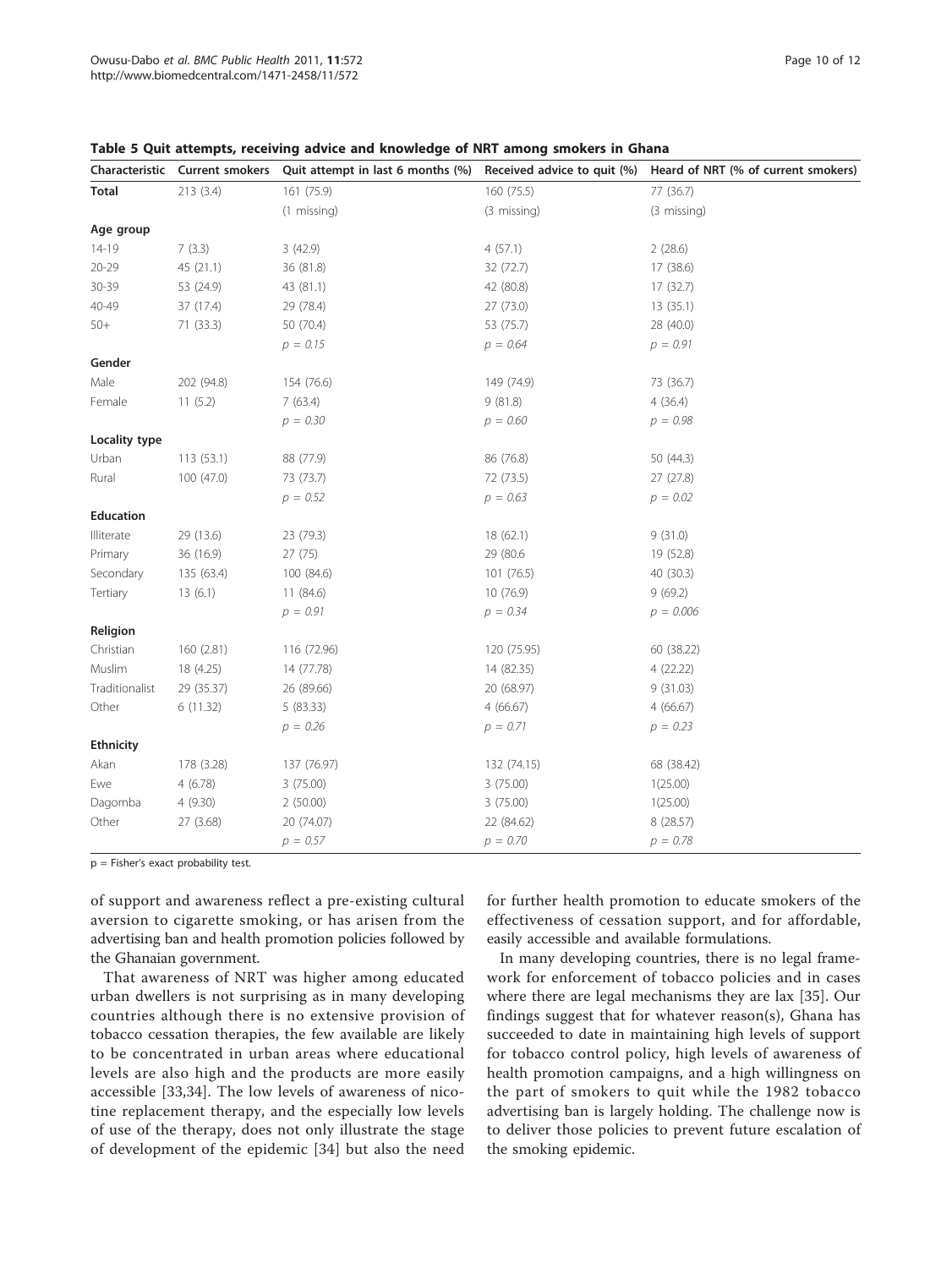#### <span id="page-10-0"></span>Conclusion

Awareness of health promotion campaigns and health risks is high among the studied population in Ghana. Support for smoke-free policies, are high and so is the willingness to quit smoking in Ghana. The support for smoke-free policy was particularly high among Christians and Muslims, and two thirds of the population is not aware of exposure to tobacco advertising or promotion. Knowledge of constituents of tobacco smoke is low and many smokers are unaware about the use of medications that help with quitting. Whether these high levels of support and of awareness are cause or effect of the current low smoking prevalence in Ghana is still uncertain. Future control policies should emphasize on passage of the national tobacco control bill, implement the ideals of the Framework Convention of Tobacco Control (FCTC), build capacity on tobacco control initiatives and continue to empower the Ghana Health Service and Ministry of Health to continue health education and promotion campaigns on risks of smoking to the general population through the use of pictorial labels for example within the targets set in Conference of Party (CoP) framework. The challenge for Ghana is to implement and sustain these tobacco control efforts to prevent the current situation from escalating particularly targeting populations with specific needs as seen in this study.

#### Acknowledgements

The participation of members of various households in the Ashanti region of Ghana is deeply appreciated, also the contributions of field workers and staff of the Ghana Statistical Service (GSS). The support by the staff of Kumasi Centre for Collaborative Research in Tropical Medicine, Kumasi, Ghana is appreciated. This work was supported by grants from the Cancer Research UK (C1512/A8927) and the Institute of Clinical Research of the University of Nottingham, UK.

All authors are members of the UK Centre for Tobacco Control Studies, A UKCRC Public Health Research Centre of Excellence. Funding from the Economic and Research Council, British Heart Foundation, Cancer Research UK, The Department of Health and the Medical Research Council under the auspices of the UK Clinical Research Collaboration, is gratefully acknowledged.

#### Author details

<sup>1</sup>UK Centre for Tobacco Control Studies, Division of Epidemiology and Public Health, University of Nottingham, Clinical Sciences Building, City Hospital, NG 5 1PB, UK. <sup>2</sup>Department of Community Health, School of Medical Sciences, College of Health Sciences, Kwame Nkrumah University of Science and Technology, Kumasi, Ghana. <sup>3</sup>School for Health, University of Bath, Bath & London School of Hygiene and Tropical Medicine, University of London, BA2 TAY, UK. <sup>4</sup> Kumasi Centre for Collaborative Research in Tropical Medicine, College of Health Sciences, School of Medical Sciences, KNUST, Kumasi, Ghana.

#### Authors' contributions

EOD, designed the study, performed data collection, data analysis and drafted the manuscript. SL, AM, AG and JB performed the study design and reviewed the manuscript. All authors read and approved the final manuscript.

#### Competing interests

The authors declare that they have no competing interests.

Received: 23 August 2010 Accepted: 18 July 2011 Published: 18 July 2011

#### References

- 1. Guidon G, Boisclair D: Past, current and future trends in tobacco use. World Bank Human Development Network. Health Nutrition and Population Discussion Paper; 2003, 28-6-2007.
- 2. Mackay J, Crofton J: [Tobacco and the developing world 228.](http://www.ncbi.nlm.nih.gov/pubmed/8746308?dopt=Abstract) Br Med Bull 1996, 52:206-221.
- 3. Ezzati M, Lopez AD: [Estimates of global mortality attributable to smoking](http://www.ncbi.nlm.nih.gov/pubmed/13678970?dopt=Abstract) [in 2000.](http://www.ncbi.nlm.nih.gov/pubmed/13678970?dopt=Abstract) Lancet 2003, 362:847-852.
- 4. WHO/AFRO: Tobacco Policy. 2000 [\[http://www.afro.who.int/\]](http://www.afro.who.int/), 11-2-2009.
- 5. Pampel F: [Tobacco use in sub-Sahara Africa: Estimates from the](http://www.ncbi.nlm.nih.gov/pubmed/21774108?dopt=Abstract) [demographic health surveys.](http://www.ncbi.nlm.nih.gov/pubmed/21774108?dopt=Abstract) Social Science & Medicine 2008, 66:1772-1783.
- 6. Li L, Yong HH, Borland R, Fong GT, Thompson ME, Jiang Y, et al: [Reported](http://www.ncbi.nlm.nih.gov/pubmed/19332425?dopt=Abstract) [awareness of tobacco advertising and promotion in China compared to](http://www.ncbi.nlm.nih.gov/pubmed/19332425?dopt=Abstract) [Thailand, Australia and the USA.](http://www.ncbi.nlm.nih.gov/pubmed/19332425?dopt=Abstract) Tobacco Control 2009, 18:222-227.
- European Commission: EU EUROBAROMETER survey on tobacco. Analytical report [[http://PrFont34Bin0BinSub0Frac0Def1Margin0Margin0](http://PrFont34Bin0BinSub0Frac0Def1Margin0Margin0Jc1Indent1440Lim0Lim1http://osha.europa.eu/en/riskobservatory/eurobarometer_survey_tobacco_analytical_report_01.03042009) [Jc1Indent1440Lim0Lim1http://osha.europa.eu/en/riskobservatory/](http://PrFont34Bin0BinSub0Frac0Def1Margin0Margin0Jc1Indent1440Lim0Lim1http://osha.europa.eu/en/riskobservatory/eurobarometer_survey_tobacco_analytical_report_01.03042009) [eurobarometer\\_survey\\_tobacco\\_analytical\\_report\\_01.03042009](http://PrFont34Bin0BinSub0Frac0Def1Margin0Margin0Jc1Indent1440Lim0Lim1http://osha.europa.eu/en/riskobservatory/eurobarometer_survey_tobacco_analytical_report_01.03042009)].
- 8. Ministry of Finance and Economic Planning G: Budget Statement of Ghana, 2008; A Brighter Future. 2008 [\[http://ghana.gov.gh\]](http://ghana.gov.gh), 16-10-2008.
- Owusu-Dabo E, Lewis S, McNeill A, Anderson S, Gilmore A, Britton J: [Smoking in Ghana: a review of tobacco industry activity.](http://www.ncbi.nlm.nih.gov/pubmed/19359263?dopt=Abstract) Tob Control 2009, 18:206-211.
- 10. Addo J, Smeeth L, Leon AD: Smoking Patterns in Ghanaian Civil Servants: Changes Over Three Decades. International Journal of Evironmental Research and Public Health 2009, 6:200-208.
- 11. Owusu-Dabo E, Lewis SA, McNeill A, Gilmore AB, Britton J: Smoking uptake and prevalence in Ghana. Tobacco Control 2009.
- 12. [Anon]: [Ghana 2003: Results from the demographic and health survey.](http://www.ncbi.nlm.nih.gov/pubmed/15991656?dopt=Abstract) Studies in Family Planning 2005, 36:158-162.
- 13. WHO/AFRO: Regional Summary for the African Region. 2009 [[http://www.](http://www.who.int/tobacco/global_data/country_profiles/AFRO_Summary.pdf) [who.int/tobacco/global\\_data/country\\_profiles/AFRO\\_Summary.pdf](http://www.who.int/tobacco/global_data/country_profiles/AFRO_Summary.pdf)], 8-3- 2009.
- 14. WHO: WHO Report on the Global Tobacco Epidemic, 2008: The MPOWER package. 2008, 9-11-2009.
- 15. Steyn K, Bradshaw D, Norman R, Laubscher R, Saloojee Y: [Tobacco use in](http://www.ncbi.nlm.nih.gov/pubmed/12202839?dopt=Abstract) [South Africans during 1998: the first Demographic and Health Survey.](http://www.ncbi.nlm.nih.gov/pubmed/12202839?dopt=Abstract) Journal of Cardiovascular Risk 2002, 9:161-170.
- 16. Food and Drugs Board G: National Tobacco Control Bill, Ghana; Draft Memorandum for Discussion. 2005, 2-3-2009.
- 17. Fong GT, Hyland AT, Borland R, Hammond D, Hastings G, McNeill A, et al: [Reductions in tobacco smoke pollution and increases in support for](http://www.ncbi.nlm.nih.gov/pubmed/16754947?dopt=Abstract) [smoke-free public places following the implementation of](http://www.ncbi.nlm.nih.gov/pubmed/16754947?dopt=Abstract) [comprehensive smoke-free workplace legislation in the Republic of](http://www.ncbi.nlm.nih.gov/pubmed/16754947?dopt=Abstract) [Ireland: Findings from the ITC Ireland/UK Survey.](http://www.ncbi.nlm.nih.gov/pubmed/16754947?dopt=Abstract) Tob Control 2006, 15(suppl III):iii51-iii58.
- 18. Harris F, MacKintosh AM, Anderson S, Hastings G, Borland R, Fong GT, et al: [Effects of the 2003 advertising/promotion ban in the United Kingdom](http://www.ncbi.nlm.nih.gov/pubmed/16436400?dopt=Abstract) [on awareness of tobacco marketing: findings from the International](http://www.ncbi.nlm.nih.gov/pubmed/16436400?dopt=Abstract) [Tobacco Control \(ITC\) Four Country Survey.](http://www.ncbi.nlm.nih.gov/pubmed/16436400?dopt=Abstract) Tobacco Control 2006, 15:26-33.
- 19. Chaloupka FJ, Jha P, Corrao MA, Silva VLDE, Ross H, Ciecierski CC, et al: [Global efforts for reducing the burden of smoking.](http://www.ncbi.nlm.nih.gov/pubmed/21774106?dopt=Abstract) Disease Management & Health Outcomes 2003, 11(10):647-661.
- 20. Saffer H, Chaloupka F: [The effect of tobacco advertising bans on tobacco](http://www.ncbi.nlm.nih.gov/pubmed/11186847?dopt=Abstract) [consumption.](http://www.ncbi.nlm.nih.gov/pubmed/11186847?dopt=Abstract) Journal of Health Economics 2000, 19(6):1117-1137.
- 21. Yach D, Warren CW, Silva VLD, Riley L, Eriksen MP, Henson R, et al: [Tobacco](http://www.ncbi.nlm.nih.gov/pubmed/12198280?dopt=Abstract) [use among youth: a cross country comparison 14.](http://www.ncbi.nlm.nih.gov/pubmed/12198280?dopt=Abstract) Tobacco Control 2002, 11(3):252-270.
- 22. Pilkington PA, Gray S, Gilmore AB, Daykin N: [Attitudes towards second](http://www.ncbi.nlm.nih.gov/pubmed/16497788?dopt=Abstract) [hand smoke amongst a highly exposed workforce: survey of London](http://www.ncbi.nlm.nih.gov/pubmed/16497788?dopt=Abstract) [casino workers.](http://www.ncbi.nlm.nih.gov/pubmed/16497788?dopt=Abstract) Journal of Public Health 2006, 28:104-110.
- 23. Richmond L, Haw S, Pell JP: [Impact of socioeconomic deprivation and](http://www.ncbi.nlm.nih.gov/pubmed/17785280?dopt=Abstract) [type of facility on perceptions of the Scottish smoke-free legislation.](http://www.ncbi.nlm.nih.gov/pubmed/17785280?dopt=Abstract) Journal of Public Health 2007, 29(4):376-378.
- 24. Reddy P, MeyerWeitz A, Yach D: [Smoking status, knowledge of health](http://www.ncbi.nlm.nih.gov/pubmed/8980556?dopt=Abstract) [effects and attitudes towards tobacco control in South Africa.](http://www.ncbi.nlm.nih.gov/pubmed/8980556?dopt=Abstract) South African Medical Journal 1996, 86:1389-1393.